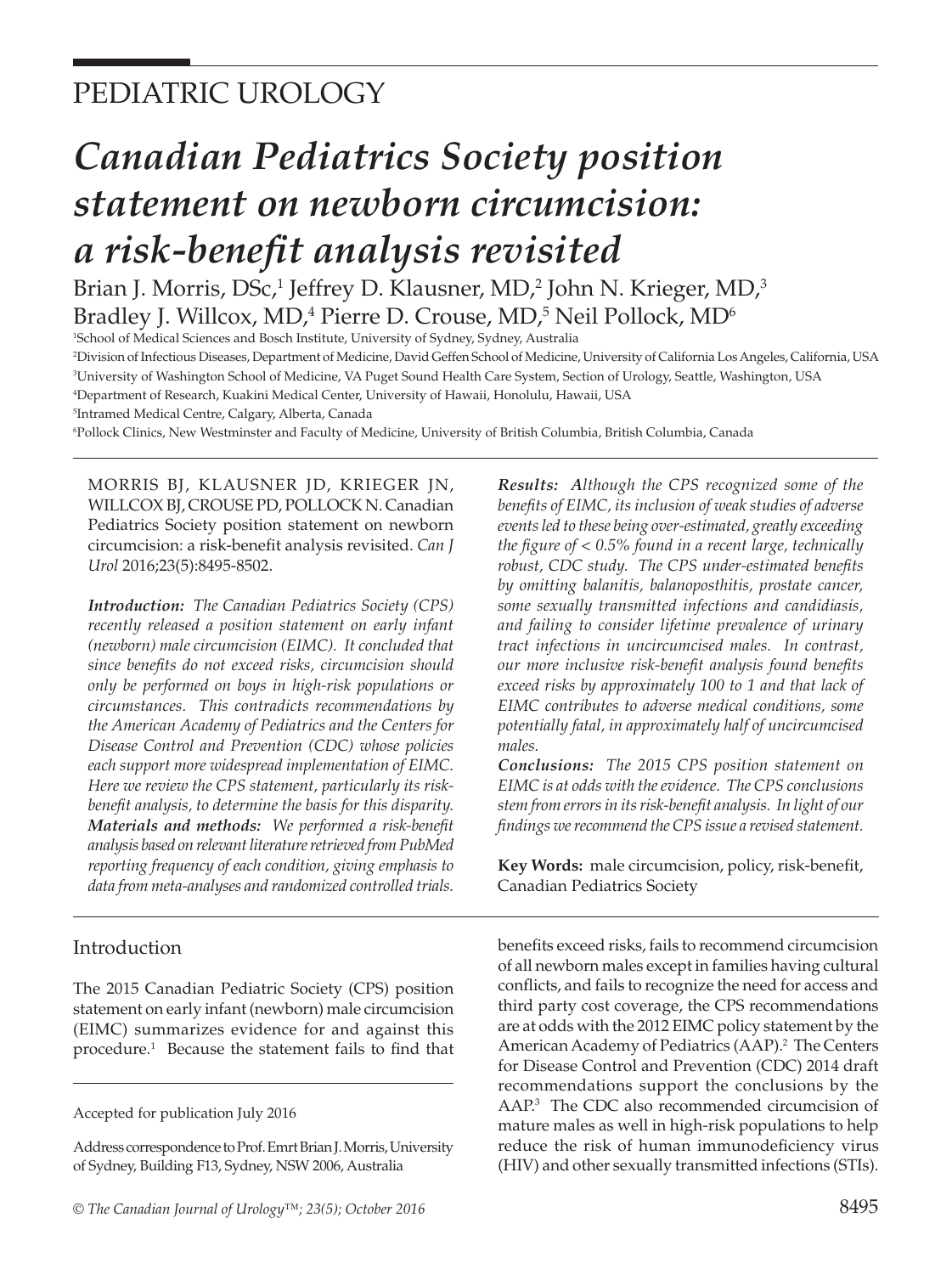The CPS concludes that, "while there may be a benefit for some boys in high-risk populations and circumstances where the procedure could be considered for disease reduction or treatment, the [CPS] does not recommend the routine circumcision of every newborn male". The reason for the disparity between the CPS statement and statements by the AAP and CDC can be attributed to the risk-benefit analysis presented in the CPS report. The results of that analysis appear to be the basis for its statement that, "because the medical risk:benefit ratio ... is closely balanced ... it is challenging to make definitive recommendations for the entire male newborn population in Canada." However, the CPS did not estimate the total proportion of boys experiencing adverse events after circumcision, nor the total proportion experiencing adverse medical conditions because of being uncircumcised. Therefore it is difficult to judge the basis for the CPS's sweeping conclusion.

We therefore performed a more thorough riskbenefit analysis in order to better understand why the CPS conclusions conflict with those of the AAP and CDC. As a result of the findings from our more wideranging and thorough evidence-based risk-benefit analysis it would be appropriate for the CPS to offer a more open statement on newborn circumcision.

#### Materials and methods

A risk-benefit analysis was conducted using information obtained after an evaluation of all articles that had been retrieved from PubMed by the first author by way of weekly PubMed email alerts and, prior to the inception of PubMed in 1996, by Medline (US National Library of Medicine) and Current Contents (Institute of Scientific Information) from 1991 onwards. PubMed searches retrieve old articles dating back to the 1930s, not just new ones. On 7 March 2016 the current number of articles on PubMed listed using the keyword circumcision and related terms in combination with 46 key words for relevant specific medical conditions were determined. The total for circumcision was 13,520, whereas a PubMed search by the keyword circumcision by itself generated 6,811 articles, indicating most overlapped. The title of each article and abstract were viewed, and those with original data or meta-analyses of relevant data were read in full. Altogether 49 relevant articles were included, 44 on medical conditions whose prevalence was found to be affected my male circumcision and five involving large studies on adverse events. Wherever possible, the articles we used were recent meta-analyses and randomized controlled trials (RCTs) since quality of well-designed and executed

meta-analyses and RCTs are regarded as 1++ and 1+ by a conventional international grading system.4 The large well-designed landmark RCTs that have been conducted in several countries in sub-Saharan Africa provided high quality data on HIV and other STIs. When level 1++ and 1+ data were not available, data from original studies rated 2++ and 2+ were included. Only articles reporting prevalence data were considered. We excluded low quality observational studies, review articles, case reports, opinion pieces, articles on surgical technique, recovery from surgery, diagnosis, treatment, penile histology, conference abstracts and articles on female genital cutting (often referred to as "female circumcision"). The protective effect conferred by the single risk factor of the foreskin against a particular STI during heterosexual intercourse with a female partner was assumed to differ little between high and low prevalence settings.<sup>5</sup> However, the proportion of men at risk of an STI was influenced by the prevalence of each in Canada and was taken into account after ascertaining prevalence figures for each STI in Canada by Internet searches. We gave preference to data in authoritative sources. If these were not available we relied on figures available for the USA, and then Australia or the UK. Figures for number needed to treat (NNT) and number needed to harm (NNH) were obtained for the various medical conditions that circumcision protects against and adverse events that can occur during the circumcision procedure or subsequently.

# Results

The findings from our comprehensive risk-benefit analysis, together with estimates of NNT and NNH, are shown in Table 1. When recent meta-analysis data were available (indicated by "Meta" in Table 1) we considered it unnecessary to cite the original studies as well. Our compilation included common conditions the CPS failed to refer to in its risk-benefit analysis, namely balanitis, balanoposthitis, prostate cancer, several STIs and candidiasis. When we added together the relative protection afforded by circumcision against each of the medical conditions, we found that up to 65% of uncircumcised males might experience at least one of these over their lifetime. Our tally did not include genital ulcer disease, because, in Canada, this is mostly caused by genital herpes,<sup>6</sup> so would have led to double counting.

For adverse events, we found that by considering a more extensive compilation of study data for each than was used by the CPS, the combined frequency of adverse events was 0.4% overall. After comparing the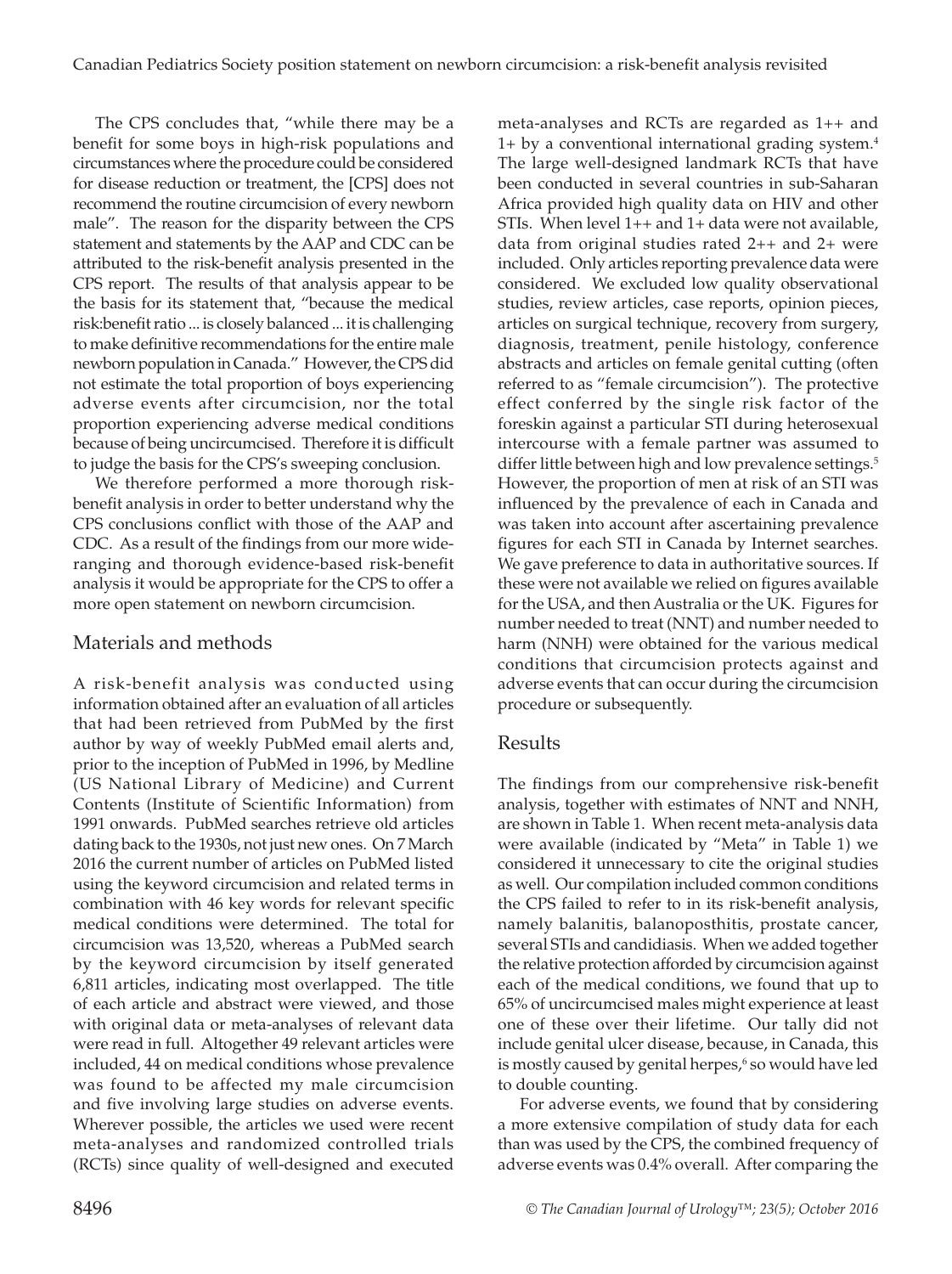| <b>Potential risks</b>                                | <b>NNH</b>                                               |                          | %Affected*             | Reference(s)**           |
|-------------------------------------------------------|----------------------------------------------------------|--------------------------|------------------------|--------------------------|
| Minor bleeding                                        | 1000                                                     |                          | $0.1 - 0.2$            | $OS20,47 2++$            |
| Local infection                                       | 1600                                                     | 0.06                     |                        | $OS20,47 2++$            |
| Severe infection                                      | 3,000                                                    | 0.03                     |                        | $OS^{20} 2++$            |
| Partial penile amputation                             | 6,000                                                    |                          | 0.0002                 | $OS^{20} 2++$            |
| Correctional procedures                               | 1200<br>0.08                                             |                          | $OS^{20} 2++$          |                          |
| Death                                                 | $>10$ million                                            | < 0.00001                |                        | $OS^{47} 2++$            |
| Meatal stenosis                                       | >1000                                                    | < 0.01                   |                        | $OS20,22-242++$          |
|                                                       | Total affected = $approx. 0.4\%$                         |                          |                        |                          |
| Potential benefits in protection against              | <b>NNT</b>                                               | $RR^+$                   | %Affected <sup>#</sup> | Reference*               |
| Phimosis                                              | 10                                                       | $> 90\%$                 | 10                     | $OS^{48-60}$ 2+          |
| Balanitis/balanoposthitis                             | 10                                                       | 68%                      | 6.8                    | Meta <sup>32</sup> $1+$  |
| Urinary tract infection: age 0-1 y                    | 90                                                       | $90\%$                   | 1.3                    | $Meta^{27}$ 1+           |
| Urinary tract infection when other risk factors exist | $4-6$                                                    | $90\%$                   | 26                     | Meta $61$ 1+             |
| Urinary tract infection: age 1-16                     | 150                                                      | $85\%$                   | 2.7                    | Meta <sup>27</sup> $1+$  |
| Urinary tract infection: age $> 16$ y                 | $\overline{4}$                                           | 70%                      | 28                     | Meta <sup>27</sup> $1+$  |
| Urinary tract infection: lifetime                     | 4.3                                                      | 3.6                      | 27                     | Meta <sup>27</sup> $1+$  |
| Pyelonephritis (infants)                              | 160                                                      | $\overline{\phantom{0}}$ | 0.6                    | $OS62,63 2+$             |
| Candidiasis (thrush)                                  | 25                                                       | 60%                      | 10                     | $OS^{64} 2+$             |
| HIV (heterosexually acquired)                         | 298                                                      | 60%                      | 0.2                    | $OS^{33} 2+$             |
|                                                       | 1000                                                     | $70\%$                   | 0.1                    | Meta $65$ 1++            |
| Herpes simplex virus type 2                           | 16                                                       | 30%                      | $\overline{4}$         | $RCT^{66-69}$ 1++        |
|                                                       | 32                                                       | 15%                      | $\overline{4}$         | Meta <sup>70</sup> $1+$  |
| High-risk human papillomavirus                        | $\overline{4}$                                           | 56%                      | 11                     | $Meta^{30}$ 1++          |
|                                                       | $\overline{4}$                                           | 53%-65%                  | 11                     | Meta <sup>71</sup> $1++$ |
|                                                       | 5                                                        | 40%                      | $6 - 10$               | $RCT^{72-77}$ 1++        |
| Trichomonas vaginalis                                 | 200                                                      | $50\%$                   | $\mathbf{1}$           | $RCT^{78}$ 1+            |
| Mycoplasma genitalium                                 | 100                                                      | $40\%$                   | 0.5                    | $RCT^{79}$ 1+            |
| Treponema pallidum                                    | 50                                                       | 47                       | $\mathbf{1}$           | Meta <sup>70</sup> $1+$  |
|                                                       | 50                                                       | 40%-55%                  | $\mathbf{1}$           | $OS^{80,81}$ 2+          |
| Hemophilus ducreyi                                    | 50                                                       | $50\%$                   | < 1                    | Meta <sup>70</sup> $1+$  |
| Genital ulcer disease                                 | 50                                                       | $50\%$                   | $\mathbf{1}$           | $OS^{6,82-84}$ 2+        |
| Penile cancer <sup>x</sup>                            | 1000                                                     | 67%                      | 0.07                   | Meta <sup>85</sup> $1+$  |
|                                                       | 1000                                                     | 95%                      | 0.1                    | $OS^{86} 2+$             |
|                                                       | 900                                                      | 95%                      | 0.11                   | $OS^{87} 2+$             |
|                                                       | 1400                                                     | 99%                      | 0.07                   | $OS^{88} 2+$             |
| Prostate cancer: population-based                     | 5.9                                                      | 17%                      | 2.1                    | $Meta891+$               |
| black race                                            | 2.4                                                      | 42%                      | 17                     | Meta <sup>89</sup> $1+$  |
|                                                       | $Total$ effected – enneave $65\%$ of uncircumgized males |                          |                        |                          |

TABLE 1. **Potential risks and benefits of early infant ('neonatal') circumcision**

Total affected = approx. 65% of uncircumcised males \*% affected by an adverse event is the inverse of the number needed to harm (NNH) value, which is the approx. number of males who need to be circumcised to see one of each particular (mostly minor) adverse effect. \*\*reference(s) and type of study: Meta = meta-analysis;  $RCT$  = randomized controlled trial(s);  $\overline{OS}$  = original study(ies) and quality. The meta-analyses provide comprehensive lists of references to individual studies relevant to the topic. Quality rating, based on international grading system,<sup>4</sup> was 1++ and 1+ for well-conducted meta-analysis and RCTs; for the original studies cited above it was 2++ or 2+. When more than one study is cited an overall quality rating is given. †Risk reduction if circumcised. ‡The % of males who will be affected as a result of the single risk factor of retention of the foreskin. Data for STIs were estimated after taking into account the external factor of heterosexual exposure, which is dependent on population prevalence of each STI in Canada and risk reduction conferred by circumcision. The % of males affected were estimated after taking into account potential lifetime risk and risk reduction conferred by circumcision: i.e. lifetime risk of prostate cancer in Canada is 1 in 8 (0.125), so for a 17% risk reduction conferred by circumcision, the % affected is  $0.125 \times 0.17 \times 100 = 2.1$ %. Canadian data were used as far as possible,<sup>84,90-95</sup> otherwise US figures,<sup>5,33</sup> followed by Australian<sup>64</sup> figures. <sup>χ</sup>The last two entries for penile cancer are shown because they are the references cited by the AAP and CDC in their respective circumcision policy statements. NNT = number needed to treat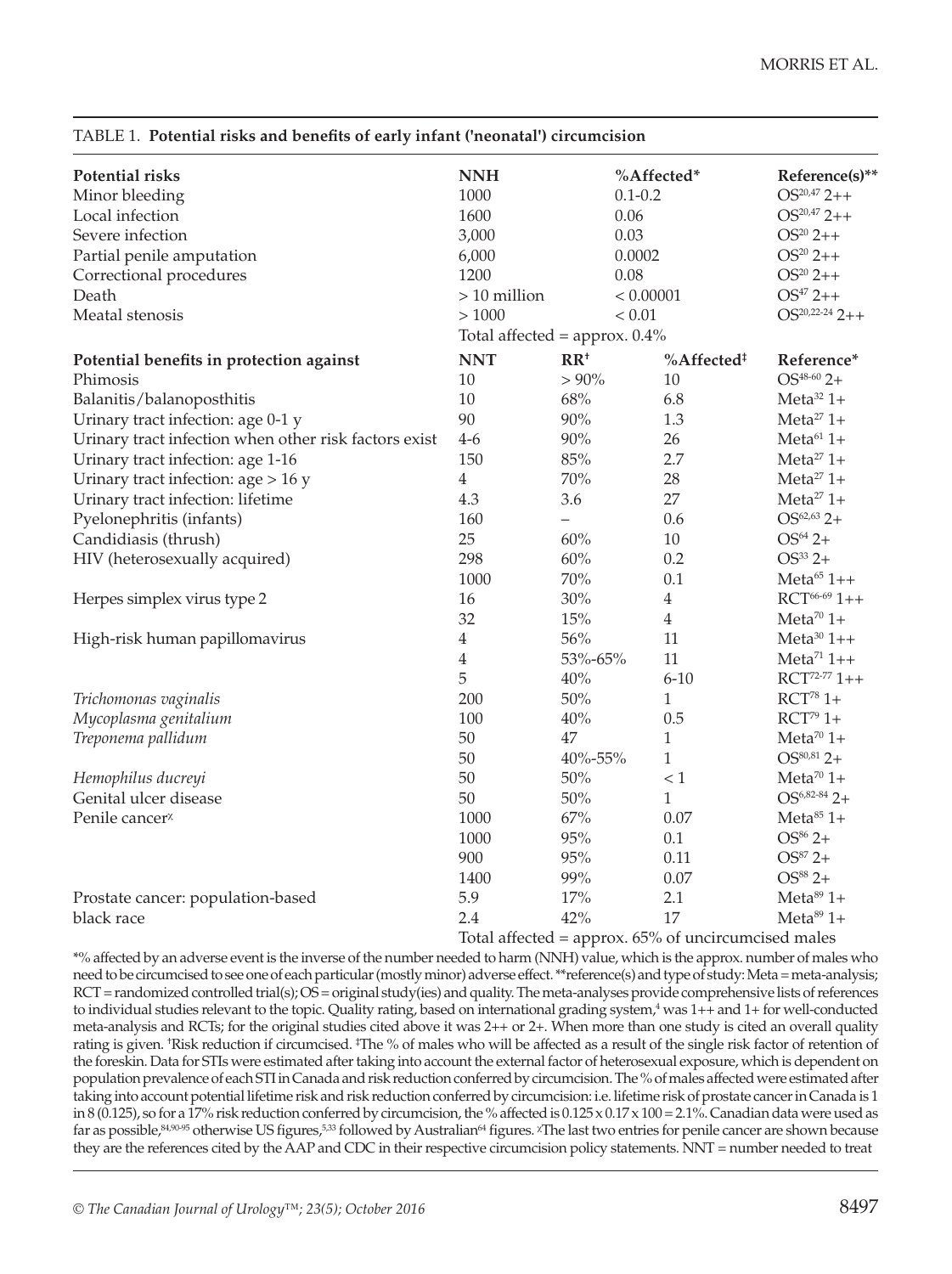total for benefits with the total for risks we determined that the cumulative frequency of medical conditions attributable to the risk factor of the foreskin was approximately 100-fold higher than the cumulative frequency of adverse events/complications of the circumcision procedure.

Studies have shown that women with circumcised male partners are at significantly lower risk of oncogenic HPV types,<sup>7</sup> cervical cancer<sup>7</sup> and HSV-2.<sup>8,9</sup> The protective effect in women has been confirmed by RCT findings for high-risk HPV types,<sup>10-12</sup> HSV-2,<sup>13</sup> *T. vaginalis*, <sup>14</sup> *M. genitalium*, 14,15 bacterial vaginosis,14,16 and genital ulceration.<sup>14</sup> In men who have anal intercourse with other men, data from Sydney, Australia, revealed a 90% lower risk of HIV17 and syphilis<sup>18</sup> for those men who adopt the insertive role exclusively during this sexual practice.

### **Discussion**

Our risk-benefit analysis found benefits of EIMC greatly exceed risks. It would appear that omission of several conditions EIMC protects against, failure to consider protection against UTI beyond infancy, and inflated figures for adverse events in its risk-benefit analysis may have led the CPS to underestimate the benefits and overestimate risk of the procedure. This would explain why the recommendations in its 2015 position statement are at odds with the affirmative policy statements by the AAP and CDC. To help understand the basis for the outcome of the CPS riskbenefit analysis we critically evaluate below the details of data sources used by the CPS.

# *Procedural risk during EMC*

The CPS cites a meta-analysis of global data for medical and traditional circumcisions that, "found a complication rate of 1.5% in neonates or infants".19 However, it seems odd that the CPS uncritically presented a figure of 1.5% just for risk of minor bleeding. Importantly, the CPS did not present an overall figure for NNH. Rather, it only stated NNH figures for local infection (minor) of 67 and meatal stenosis of 10-50. No NNH figures were provided in the CPS Table for minor bleeding, severe infection, death from unrecognized bleeding or unsatisfactory cosmetic result. Instead extremely rare was stated by the CPS. Based only on the NNH data it does present, the CPS estimates for overall procedural risk would thus vastly exceed the figure obtained by the CDC in a recent study of 1.4 million medical male circumcisions (93% in newborns) in the United States.<sup>20</sup> That study, which the CPS ignored, found that for circumcisions performed during the first 28 days

after birth the incidence of total MC adverse events was slightly less than 0.5%.<sup>20</sup> The CDC study found, moreover, incidence of infections, surgical procedures, pneumothorax, penile disorders and gangrene were each significantly higher in uncircumcised males during this period.20 Total adverse events were, nevertheless, twice as high in circumcised as uncircumcised newborn boys in the CDC study.

A major factor contributing to its overestimation of risk appears to be the use by the CPS of a figure of 2%-10% for meatal stenosis. That estimate came from a small, single author, underpowered case study of 1,009 circumcised and 91 uncircumcised boys that was severely criticized.<sup>21</sup> Diagnosis of meatal stenosis is somewhat subjective. The difference in the diagnosis rate of meatal stenosis between circumcised and uncircumcised boys in that study was, moreover, not statistically significant. In contrast, the large CDC study found the risk of "strictures" during an 180 day period following birth to be similar between circumcised and uncircumcised boys (0.01%).20 A United Kingdom study found meatal stricture in 0.01% of 66,519 circumcised boys.<sup>22</sup> Iranian studies found prevalence of meatal stenosis to be 0.55% during the 15 months after newborn circumcision of 3,000 boys<sup>23</sup> and 0.9% at ages 6-12 years after circumcision of 3,125 boys, 71% performed on boys older than 2 years, most  $(86%)$  by a paramedical or traditional circumciser.<sup>24</sup>

Adhesions may be seen at follow up after an EIMC, and while these can be gently teased away by the physician, it has been suggested that no action is needed because they tend to resolve spontaneously.<sup>25</sup>

Circumcision revision occurred after 16% of EIMCs in the United States, an 119% increase over the period 2004 to 2009.<sup>26</sup> One reason suggested by the authors was changes in parental expectations about what the "normal" appearance of the penis should be following circumcision, revision for excess foreskin being the main reason. Better advice from the physician on improvements to be expected with growth of the penis with age may help address this trend.

# *Urinary tract infections (UTIs)*

The CPS estimate for UTI protection comes from a decade-old meta-analysis in which the impact of circumcision on reducing infant UTIs was diluted by inclusion of data on older boys and men in whom risk reduction is lower.<sup>27</sup> That meta-analysis was severely criticized for including older males and its suggestion that circumcision only be recommended for boys with recurrent UTI or urinary tract abnormalities such as high-grade vesico-ureteric reflux or obstructive uropathy.28 Nevertheless, the CPS policy followed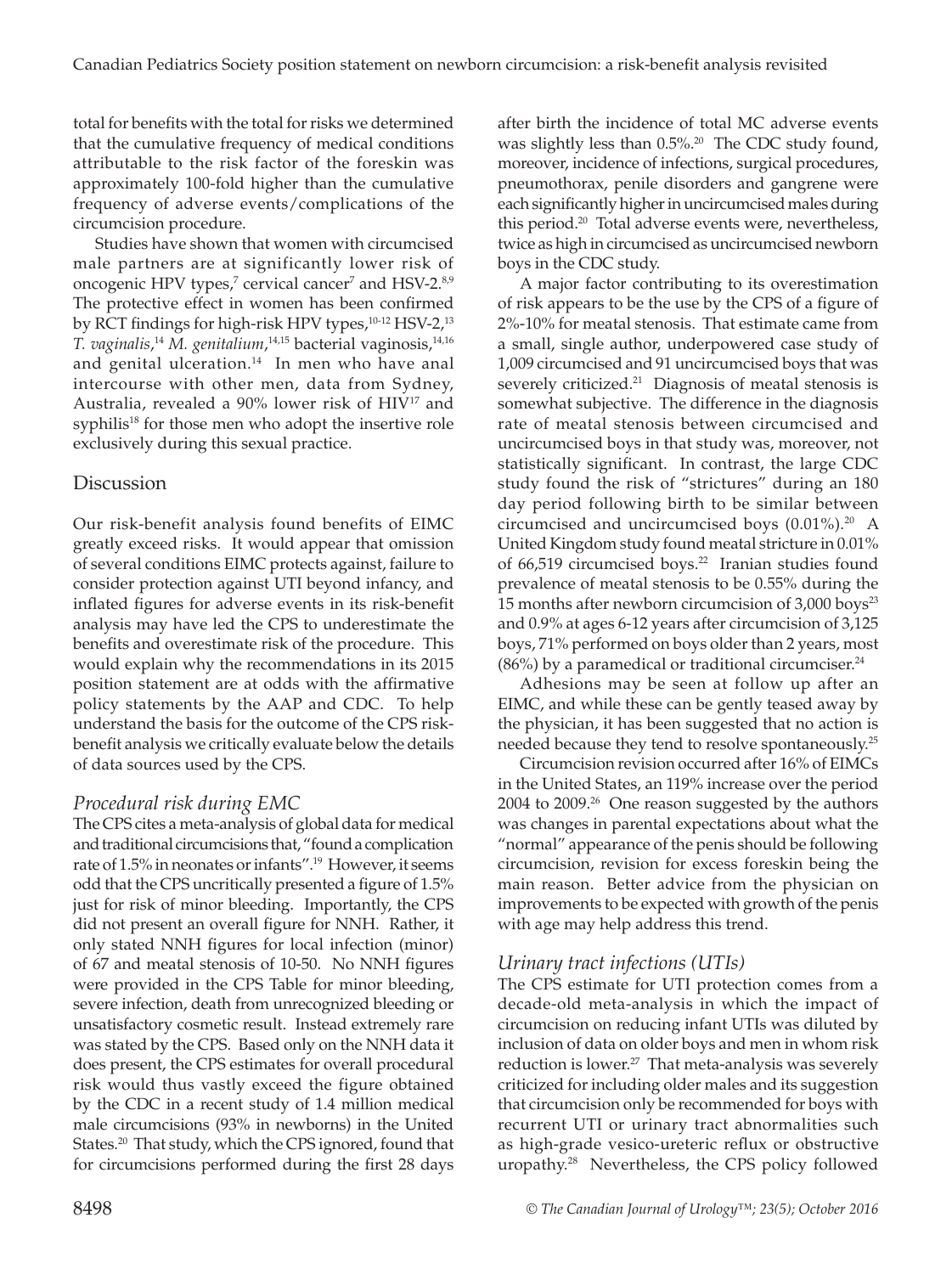the flawed conclusions in that study. The CPS did cite a recent, more extensive, meta-analysis that found 1 in 3 uncircumcised males are likely to experience a UTI over their lifetimes, as compared with 1 in 12 circumcised males,<sup>27</sup> but it did not use those data in their risk-benefit analysis. As a result lifetime risk of UTI was understated. The CPS report, moreover, misrepresents the findings in that meta-analysis by stating that the study found, "23% of all UTIs [were] attributed to lack of circumcision," whereas what the study actually concluded was, "The single risk factor of lack of circumcision confers a 23.3% chance of urinary tract infection during the lifetime." While there are numerous studies of UTI and lack of circumcision in infants, and to a lesser extent older boys, more studies of UTI in men are needed. There have, moreover, been no studies of the relation between circumcision and UTI in elderly men, in whom UTIs are common.

#### *Penile cancer*

The risk-benefit analysis Table in the CPS article provides an extraordinarily wide-ranging estimate of 900-322,000 for decreased risk of penile cancer conferred by circumcision. The 322,000 figure is in fact the upper bound of the annual incidence figure, which averages 1 in 100,000 in developed countries, $29$ whereas the figure of 900 pertains to lifetime risk and comes from the figure of 1 in 909 for the United States that appeared in the AAP EIMC policy statement.<sup>2</sup> Most penile cancers occur in uncircumcised men and while uncommon in uncircumcised men, penile cancer is only rare in circumcised men.

Oncogenic human papillomavirus (HPV) types are present in half (not 80%) of penile cancers,<sup>30</sup> and, given the 70% frequency of the two oncogenic HPV types targeted by current HPV vaccines, vaccination of boys might lower penile cancer by up to 30%.<sup>31</sup>

The CPS did not cite meta-analyses showing that penile cancer is associated with phimosis ( $OR = 12.1$ ; 95% CI 5.57-26.2), balanitis (OR = 3.82; 95% CI 1.61-9.06) and smegma (OR = 3.04; 95% CI 1.29-7.16),<sup>29</sup> each of which are much more prevalent in uncircumcised males.

#### *Inflammatory dermatoses*

EIMC protects against balanitis and balanoposthitis  $(OR = 0.32; 95\% CI 0.20-0.52$  in a meta-analysis<sup>32</sup>). These conditions are common in boys and men, particularly when not circumcised. The CPS did not include penile inflammatory conditions in its risk-benefit analysis.

#### *HIV*

Because circumcision strongly protects against HIV infection the CPS statement that, "there may be a benefit for some boys in high-risk populations" seems conservative, especially as the CPS statement noted that in Canada 20.3% of new HIV infections occur in heterosexuals, "not originally from a country where HIV is endemic." Since the spread of HIV to heterosexuals in developed countries is rising, recommending EIMC should help reduce the ongoing risk of continued transmission when the boy becomes sexually active. The CPS noted higher HIV infections in Aboriginal Canadians, 30.2% of these arising from heterosexual exposure. It quotes CDC calculations showing that in the United States reduction in heterosexual transmission of HIV by EIMC ranges from 8% in white males to 21% in black males and is cost-saving for HIV prevention in black and Hispanic males.<sup>33</sup>

#### *Cost-effectiveness*

Not only the  $CDC<sub>1</sub><sup>33</sup>$  but analyses by researchers at Johns Hopkins University and others in the United States have found EIMC to be cost-effective in reducing HIV infections, but in addition reducing other STIs, as well as UTIs.<sup>34-37</sup> The Johns Hopkins study of just infections found that, reducing the [EIMC] rate to 10% in the USA will increase lifetime health care costs by \$407 per male and \$43 per female and that net expenditure per annual birth cohort (including the procedure and complication costs) is expected to increase by \$505 million, reflecting an increase of \$313 per foregone [EIMC]. These estimates were for direct costs only. The study further estimated that if EIMC decreased to 10% lifetime prevalence of infant UTIs would increase by 211.8%, high- and low-risk human papillomavirus by 29.1%, herpes simplex virus type 2 by 19.8% and HIV by 12.2%. Among females, lifetime prevalence of bacterial vaginosis would increase by 51.2%, trichomoniasis by 51.2%, high-risk HPV by 18.3% and low-risk HPV by 12.9%. Cost savings may also apply to reduction in penile, prostate and cervical cancer.<sup>31</sup> Further cost-savings will be achieved from prevention of the other conditions listed in Table 1 and avoiding the need for more costly<sup>20</sup> circumcisions in older males to treat foreskin-related medical problems. The Johns Hopkins researchers pointed out that their, "cost increase outcomes [were] highly conservative", stating that just for HIV, "the associated indirect costs may be more than four times the total direct medical expenses"38 and that claims of psychological consequences, decreased sexual function and sexual pleasure are not supported by results of post-procedure follow up studies.<sup>34</sup> Indirect costs associated with other medical conditions will also be reduced by the reduction in prevalence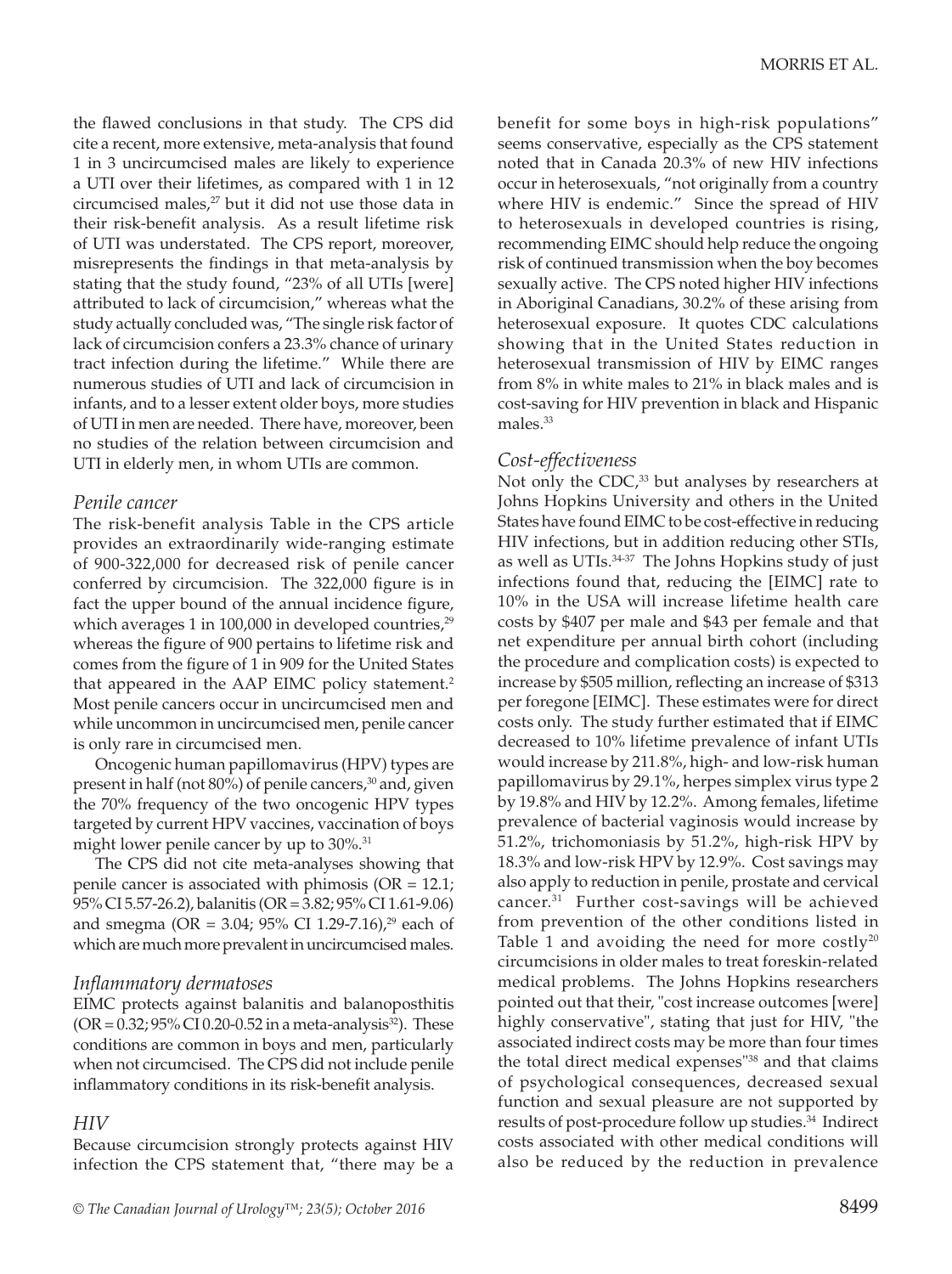of each as a result of EIMC. We expect that costeffectiveness studies for Canada may confirm these findings.

Cost for circumcision of older boys and men in he USA averages US  $$1,500$ ,<sup>26</sup> which greatly exceeds the cost of EIMC of US\$29133,39 used in the Johns Hopkins study.

## Conclusions

In contrast to the errors we have identified in the CPS statement, the  $\text{AP}^2$  and  $\text{CDC}^3$  policy statements, as well as that of the Circumcision Academy of Australia<sup>40</sup> (whose brochure is listed as a resource at the end of the CPS report), concluded that benefits of EIMC exceed risks and recommended education, access and health insurance coverage, as well as government funding to help with affordability. We find that the failure of the CPS to recommend circumcision for all newborns, while stating that the benefits and risks are evenly balanced (with no figure given), stems from an inadequate risk-benefit analysis.

The flawed CPC statement may unfortunately make it more difficult for Canadians to access medical circumcision for newborn males.

To its credit the CPS position statement lists many, but not all, of the benefits of EIMC. It also recognizes the protection conferred to female partners against cervical cancer, several common STIs and bacterial vaginosis. It furthermore appreciates that EIMC as preferable to circumcision of older boys and men. While EIMC is convenient, quick, safe, low-cost and provides immediate and lifelong protections, circumcision later in life takes longer, costs more, includes a 10-20 fold higher risk of adverse events $20$ and often involves general anesthesia, so adding to risk and costs. Circumcision later in life means the cosmetic outcome is diminished when sutures are used, often requires time off school or work, means sexual abstinence for 6 weeks, which some males and their sexual partners find undesirable, and presents other barriers, including psychological.2,3,32

The CPS policy accurately confirms that, "medical studies do not support circumcision as having a negative impact on sexual function or satisfaction in males or their partners," citing two randomized controlled trials,<sup>41,42</sup> although not recent extensive systematic reviews<sup>43,44</sup> and a meta-analysis,<sup>45</sup> nor a systematic review of histological correlates of penile sexual sensation.<sup>46</sup>

Taken together, our evaluation of the CPS position statement leads us to conclude that the CPS should withdraw its current report and issue a revised position statement.

#### References

- 1. Sorokan ST, Finlay JC, Jeffries AL. Position Statement. Canadian Paediatric Society. Newborn male circumcision. *Paediatr Child Health* 2015;20(6):311-315.
- 2. American Academy of Pediatrics. Circumcision policy statement. Task Force on Circumcision. *Pediatrics* 2012;130(3):e756-e785.
- 3. Centers for Disease Control and Prevention. Recommendations for Providers Counseling Male Patients and Parents Regarding Male Circumcision and the Prevention of HIV Infection, STIs, and Other Health Outcomes. Docket No. CDC-2014- 0012.http://www.regulations.gov/ - !documentDetail;D=C DC-2014-0012-0002 (Accessed Jan 5, 2015). 2014.
- 4. Harbour R, Miller J. A new system for grading recommendations in evidence based guidelines. *BMJ* 2001;323(7308):334-336.
- 5. Manhart LE, Holmes KK, Hughes JP, Houston LS, Totten PA. Mycoplasma genitalium among young adults in the United States: an emerging sexually transmitted infection. *Am J Public Health* 2007;97(6):1118-1125.
- 6. Public Health Agency of Canada. Canadian Guidelines on Sexually Transmitted Infections, Section 4 -- Management and Treatment of Specific Syndromes. Genital Ulcer Disease (GUD). http://www.phac-aspc.gc.ca/std-mts/sti-its/cgsti-ldcits/ section-4-3-eng.php (accessed Mar 11, 2016). 2015.
- 7. Castellsague X, Bosch FX, Munoz N et al and International Agency for Research on Cancer Multicenter Cervical Cancer Study G. Male circumcision, penile human papillomavirus infection, and cervical cancer in female partners. *N Engl J Med* 2002;346(15):1105-1112.
- 8. Cherpes TL, Meyne LA, Krohn MA, Hiller SL. Risk factors for infection with herpes simplex virus type 2: Role of smoking, douching, uncircumcised males, and vaginal flora. *Sex Transm Dis* 2003;30(5):405-410.
- 9. Mahanta J, Borkakoty B, Biswas D, Walia K. Circumcision and herpes simplex virus-2 infection among spouses. *Sex Transm Infect* 2010;86(7):487.
- 10.Wawer MJ, Tobian AAR, Kigozi G et al. Effect of circumcision of HIV-negative men on transmission of human papillomavirus to HIV-negative women: a randomised trial in Rakai, Uganda. *Lancet* 2011;377(9761):209-218.
- 11. Davis MA, Gray RH, Grabowski MK et al. Male circumcision decreases high-risk human papillomavirus viral load in female partners: a randomized trial in Rakai, Uganda. *Int J Cancer* 2013;133(5):1247-1252.
- 12. Tobian AAR, Kong X, Wawer MJ et al. Circumcision of HIVinfected men and transmission of human papillomavirus to female partners: analyses of data from a randomised trial in Rakai, Uganda. *Lancet Infect Dis* 2011;11(8):604-612.
- 13. Tobian AAR, Kigozi G, Redd AD et al. Male circumcision and herpes simplex virus type 2 infection in female partners: a randomized trial in Rakai, Uganda. *J Infect Dis* 2012;205(3):486-490.
- 14. Gray RH, Kigozi G, Serwadda D et al. The effects of male circumcision on female partners' genital tract symptoms and vaginal infections in a randomized trial in Rakai, Uganda. *Am J Obstet Gynecol* 2009;200(1):42.e1-e7.
- 15. Tobian AAR, Gaydos C, Gray RH et al. Male circumcision and mycoplasma genitalium infection in female partners: a randomised trial in Rakai, Uganda. *Sex Transm Infect* 2014;90(2):150-154.
- 16. Liu CM, Hungate BA, Tobian AAR et al. Penile microbiota and female partner bacterial vaginosis in Rakai, Uganda. *MBio* 2015;6(3):e00589.
- 17. Templeton DJ, Jin F, Mao L et al. Circumcision and risk of HIV infection in Australian homosexual men. *AIDS* 2009;23(17): 2347-2351.
- 18. Templeton DJ, Jin F, Prestage GP et al. Circumcision and risk of sexually transmissible infections in a community-based cohort of HIV-negative homosexual men in Sydney, Australia. *J Infect Dis* 2009;200(12):1813-1819.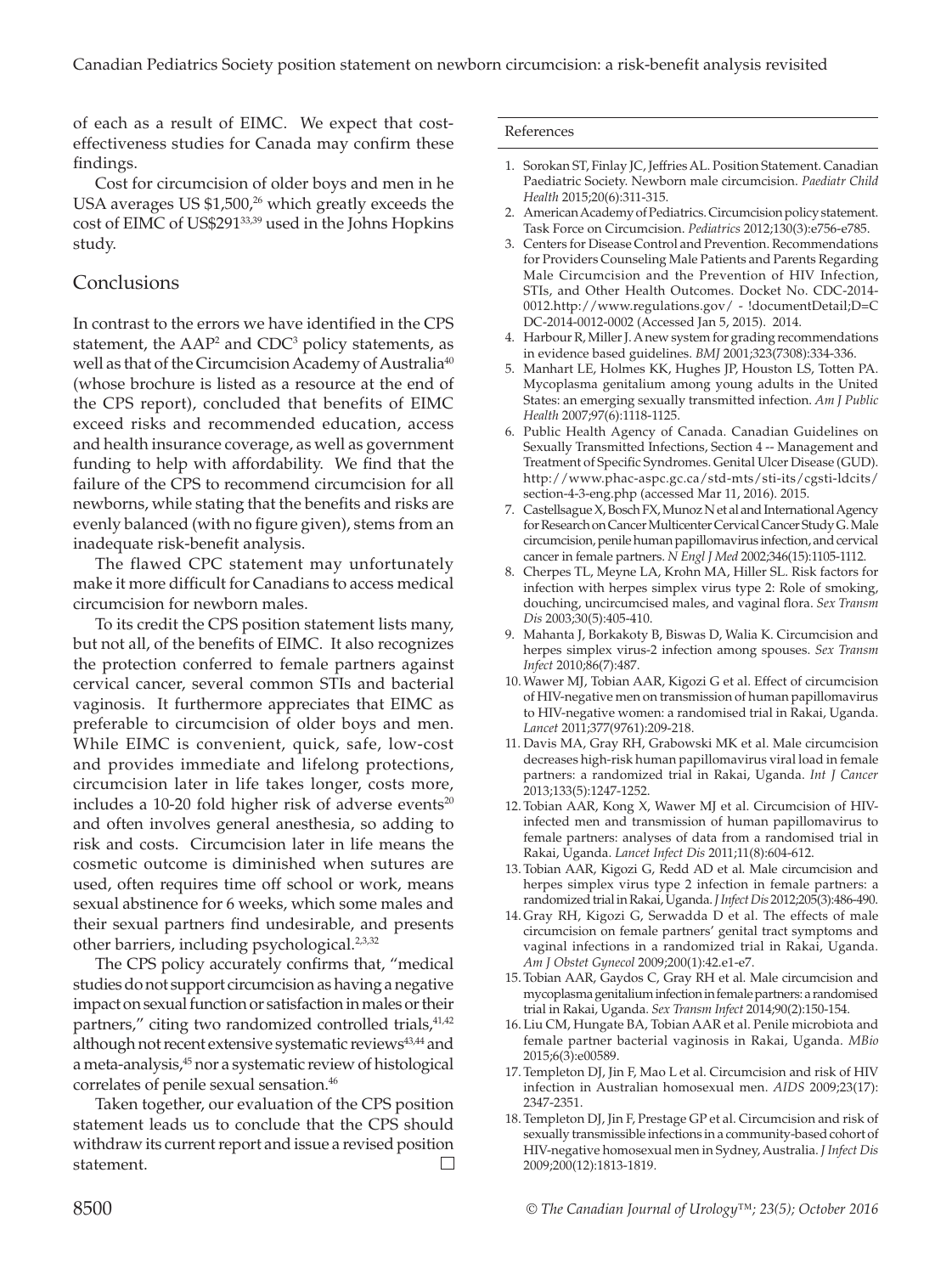- 19.Weiss HA, Larke N, Halperin D, Schenker I. Complications of circumcision in male neonates, infants and children: a systematic review. *BMC Urol* 2010;10:2.
- 20. El Bcheraoui C, Zhang X, Cooper CS, Rose CE, Kilmarx PH, Chen RT. Rates of adverse events associated with male circumcision in US medical settings, 2001 to 2010. *JAMA Pediatr* 2014;168(7):625-634.
- 21. Schoen EJ. Critique of Van Howe RS. Incidence of meatal stenosis following neonatal circumcision in a primary care setting. Clin Pediatr (Phila) 2006;45(1):49-54. *Clin Paediatr (Phila)* 2007;46(1):86.
- 22. Cathcart P, Nuttall M, van der Meulen J, Emberton M, Kenny SE. Trends in paediatric circumcision and its complications in England between 1997 and 2003. *Br J Surg* 2006;93(7):885-890.
- 23. Simforoosh N, Tabibi A, Khalili SA et al. Neonatal circumcision reduces the incidence of asymptomatic urinary tract infection: A large prospective study with long-term follow up using Plastibell. *J Pediatr Urol* 2012;8(3):320-323.
- 24.Yegane RA, Kheirollahi AR, Salehi NA, Bashashati M, Khoshdel JA, Ahmadi M. Late complications of circumcision in Iran. *Pediatr Surg Int* 2006;22(5):442-445.
- 25. Ponsky LE, Ross JH, Knipper N, Kay R. Penile adhesions after neonatal circumcision. *J Urol* 2000;164(2):495-496.
- 26. Kokorowski PJ, Routh JC, Hubert K, Graham DA, Nelson CP. Trends in revision circumcision at pediatric hospitals. *Clin Pediatr (Phila)* 2013;52(8):699-706.
- 27.Morris BJ, Wiswell TE. Circumcision and lifetime risk of urinary tract infection: a systematic review and meta-analysis. *J Urol* 2013; 189(6):2118-2124.
- 28. Schoen EJ. Circumcision for preventing urinary tract infections in boys: North American view. *Arch Dis Child* 2005;90(8):772-773.
- 29.Morris BJ, Gray RH, Castellsague X et al. The strong protection afforded by circumcision against cancer of the penis. *Adv Urol*  2011:812368:1-21.
- 30. Albero G, Castellsagué X, Giuliano AR, Bosch FX. Male circumcision and genital human papillomavirus: A systematic review and meta-analysis. *Sex Transm Dis* 2012;39(2):104-113.
- 31.Morris BJ, Mindel A, Tobian AAR et al. Should male circumcision be advocated for genital cancer prevention? *Asian Pac J Cancer Prev* 2012;13(9):4839-4842.
- 32.Morris BJ, Waskett JH, Banerjee J et al. A 'snip' in time: what is the best age to circumcise? *BMC Pediatr* 2012;12(20):1-15.
- 33. Sansom SL, Prabhu VS, Hutchinson AB et al. Cost-effectiveness of newborn circumcision in reducing lifetime HIV risk among U.S. males. *PLoS One* 2010;5(1):e8723.
- 34. Kacker S, Frick KD, Gaydos CA, Tobian AAR. Costs and effectiveness of neonatal male circumcision. *Arch Pediatr Adolesc Med* 2012;166(10):910-918.
- 35. Andrews AL, Lazenby GB, Unal ER, Simpson KN. The cost of Medicaid savings: the potential detrimental public health impact of neonatal circumcision defunding. *Infect Dis Obstet Gynecol* 2012;540295:1-7.
- 36.Ortenberg J, Roth CC. Projected financial impact of noncoverage of elective circumcision by Louisiana Medicaid in boys 0-5 years old. *J Urol* 2013:190(4 Suppl):1540-1544.
- 37. Gutwein LG, Alvarez JF, Gutwein JL, Kays DW, Islam S. Allocation of healthcare dollars: analysis of nonneonatal circumcisions in Florida. *Am Surg* 2013;79(9):865-869.
- 38. Hutchinson AB, Farnham PG, Dean HD et al. The economic burden of HIV in the United States in the era of highly active antiretroviral therapy: evidence of continuing racial and ethnic differences. *J Acquir Immune Defic Syndr* 2006;43(4):451-457.
- 39. Centers for Disease Control and Prevention. Trends in in-hospital newborn male circumcision -- United States, 1999-2010. http:// www.cdc.gov/mmwr/preview/mmwrhtml/mm6034a4. htm. Morbidity and Mortality Weekly Report (MMWR) 2011; 60:1167-1168.
- 40.Morris BJ, Wodak AD, Mindel A et al. Infant male circumcision: An evidence-based policy statement. *Open J Prevent Med* 2012;2:79-82.
- 41. Kigozi G, Watya S, Polis CB et al. The effect of male circumcision on sexual satisfaction and function, results from a randomized trial of male circumcision for human immunodeficiency virus prevention, Rakai, Uganda. *BJU Int* 2008;101(1):65-70.
- 42. Krieger JN, Mehta SD, Bailey RC et al. Adult male circumcision: Effects on sexual function and sexual satisfaction in Kisumu, Kenya. *J Sex Med* 2008;5(11):2610-2622.
- 43.Morris BJ, Krieger JN. Does male circumcision affect sexual function, sensitivity, or satisfaction?--A systematic review. *J Sex Med* 2013;10(11):2644-2657.
- 44. Shabanzadeh DM, During S, Frimont-Moller C. Male circumcision does not result in inferior perceived male sexual function – a systematic review. *Dan Med J* 2016;63(7):A5245.
- 45. Tian Y, Liu W, Wang JZ, Wazir R, Yue X, Wang KJ. Effects of circumcision on male sexual functions: a systematic review and meta-analysis. *Asian J Androl* 2013;15(5):662-666.
- 46. Cox G, Krieger JN, Morris BJ. Histological correlates of penile sexual sensation: Does circumcision make a difference? *Sex Med*  2015;3(2):76-85.
- 47.Wiswell TE, Geschke DW. Risks from circumcision during the first month of life compared with those for uncircumcised boys. *Pediatrics* 1989;83(6):1011-1015.
- 48.Oster J. Further fate of the foreskin: incidence of preputial adhesions, phimosis and smegma among Danish schoolboys. *Arch Dis Child* 1968;43(228):200-203.
- 49.Osmond TE. Is routine circumcision advisable? *J R Army Med Corps* 1953;99(5):254.
- 50. Saitmacher F. Socialhygienische Betrachtungen zu einer Routinemassigen Zikumzision Mannlicher Sauglinge. *Dtsche Gesundheitwesen* 1960;15:1217-20.
- 51. Schoeberlein W. [Significance and frequency of phimosis and smegma]. *Muench Med Wschr* 1967;108(7):373-377.
- 52.Ishikawa E, Kawakita M. Preputial development in Japanese boys. *Hinyokika Kiyo* 2004;50(5):305-308.
- 53. Ko MC, Liu CK, Lee WK, Jeng HS, Chiang HS, Li CY. Age-specific prevalence rates of phimosis and circumcision in Taiwanese boys. *J Formos Med Assoc* 2007;106(4):302-307.
- 54. Velazquez EF, Bock A, Soskin A, Codas R, Arbo M, Cubilla AL. Preputial variability and preferential association of long phimotic foreskins with penile cancer: an anatomic comparative study of types of foreskin in a general population and cancer patients. *Am J Surg Pathol* 2003;27(7):994-998.
- 55. Ben KL, Xu JC, Lu L et al. [Promoting male circumcision in China for preventing HIV infection and improving reproductive health] (Article in Chinese). *Zhonghua Nan Ke Xue* 2008;14(4):291-297.
- 56. Kayaba H, Tamura H, Kitajima S, Fujiwara Y, Kato T, Kato T. Analysis of shape and retractability of the prepuce in 603 Japanese boys. *J Urol* 1996;156(5):1813-1815.
- 57. Concepción JC, Fernández PG, Aránegui AM, Rodríguez MG, Casacó BM. [The need of circumcision or prepuce dilation. A study with 1200 boys] (Article in Spanish). *Arch Esp Urol* 2008;61(6):699-701.
- 58. Hsieh TF, Chang CH, Chang SS. Foreskin development before adolescence in 2149 schoolboys. *Int J Urol* 2006;13(7):968-970.
- 59. Su CY, Yin YL. The relationship between preputial condition and personal hygienic practice of senior school boys in two primary schools. *J Fam Med ROC* 2001;11:153-163.
- 60.Yang C, Liu X, Wei GH. Foreskin development in 10 421 Chinese boys aged 0-18 years. *World J Pediatr* 2009;5(4):312-315.
- 61. Singh-Grewal D, Macdessi J, Craig J. Circumcision for the prevention of urinary tract infections in boys: a systematic review of randomized trials and observational studies. *Arch Dis Child* 2005; 90(8):853-858.
- 62.Zorc JJ, Kiddoo DA, Shaw KN. Diagnosis and management of pediatric urinary tract infections. *Clin Microbiol Rev* 2005;18(2): 417-422.
- 63. Rushton HG. Urinary tract infections in children. Epidemiology, evaluation, and management. *Pediatr Clin North Am* 1997;44(5): 1133-1169.